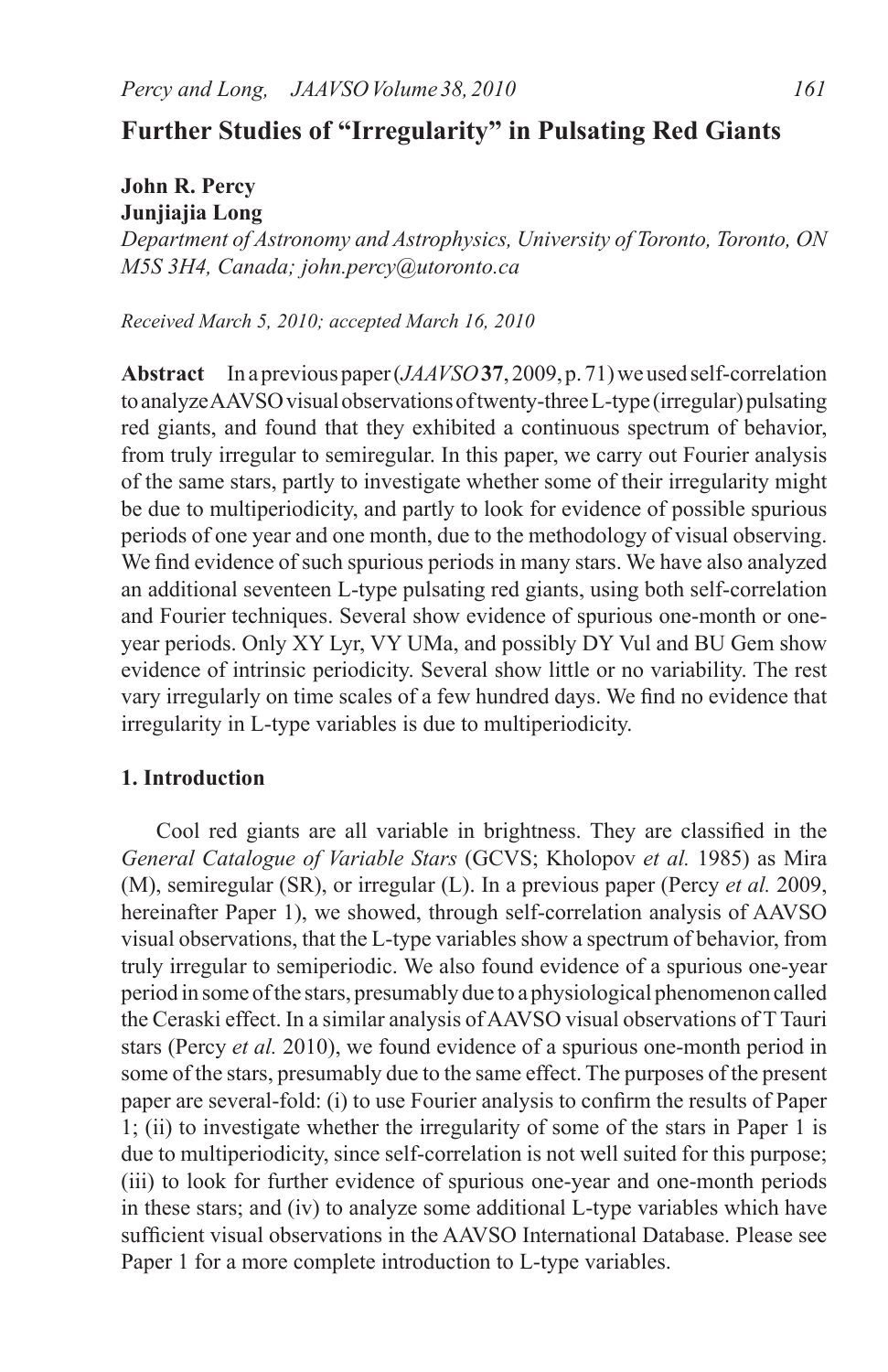## **2. Sources of data**

Visual measurements of the twenty-three L-type stars, listed in Table 1 and taken from Paper 1, and of the seventeen L-type stars, listed in Table 2, came from the AAVSO International Database, spanning up to several decades. There are dozens of L-type red giant variables in the database but, for most of them, the data are sparse. Richard Kinne, AAVSO Headquarters, kindly provided us with a list of L-type stars in the database, listed in order of decreasing number of observations. The numbers of observations of the stars in Table 2 range from 19,863 (VY UMa) down to 3,642 (CT Del). The lengths of the datasets are typically 20,000 days.

The precision of visual measurements is known to be about 0.2 to 0.3 magnitude. The intercept on the vertical axis of the self-correlation diagram (e.g. Figure 1, top) is a measure of the average precision of the measurements and, for the stars in our samples, is consistent with the estimate above.

#### **3. Analysis**

Self-correlation is a simple method of time-series analysis that determines the characteristic time scale and amplitude of the variability, averaged over the dataset. For a discussion of its nature, strengths, and weaknesses, see Percy and Mohammed (2004) and references therein, and for its application to the present project, see Paper 1. Self-correlation analysis also provides a "profile" of the variability—the amount of variability as a function of time scale. As indicated in Paper 1, our self-correlation software and manual are publicly available. Fourier analysis was carried out using period04 (Lenz and Breger 2005).

### **4. Results**

Figure 1 shows a sample self-correlation diagram and PERIOD04 Fourier spectrum. See Paper 1 for other examples of self-correlation diagrams of L-type variables. The results of the present paper are summarized in Tables 1 and 2. The columns in Table 1 give: the star name, the spectral type (generally from  $SIMBAD$ ), the period(s) determined in Paper 1, and comments about the occurrence of spurious periods. Please see Paper 1 for more information about these stars.

There are no stars in Table 1 for which the Fourier spectrum contains two or more significant periods which might indicate multiperiodicity. By "significant," we mean having a signal-to-noise ratio greater than 3.

In Table 2, the columns give: the star name, the spectral type, the selfcorrelation ∆ mags at 0 and 1,000 days, and comments. The value of ∆ mag. at 0 days is a measure of the average observational error; it ranges from 0.21 to 0.38. The difference between the ∆ mags at 0 and 1,000 days is a measure of the amount of true variability on time scales less than 1,000 days.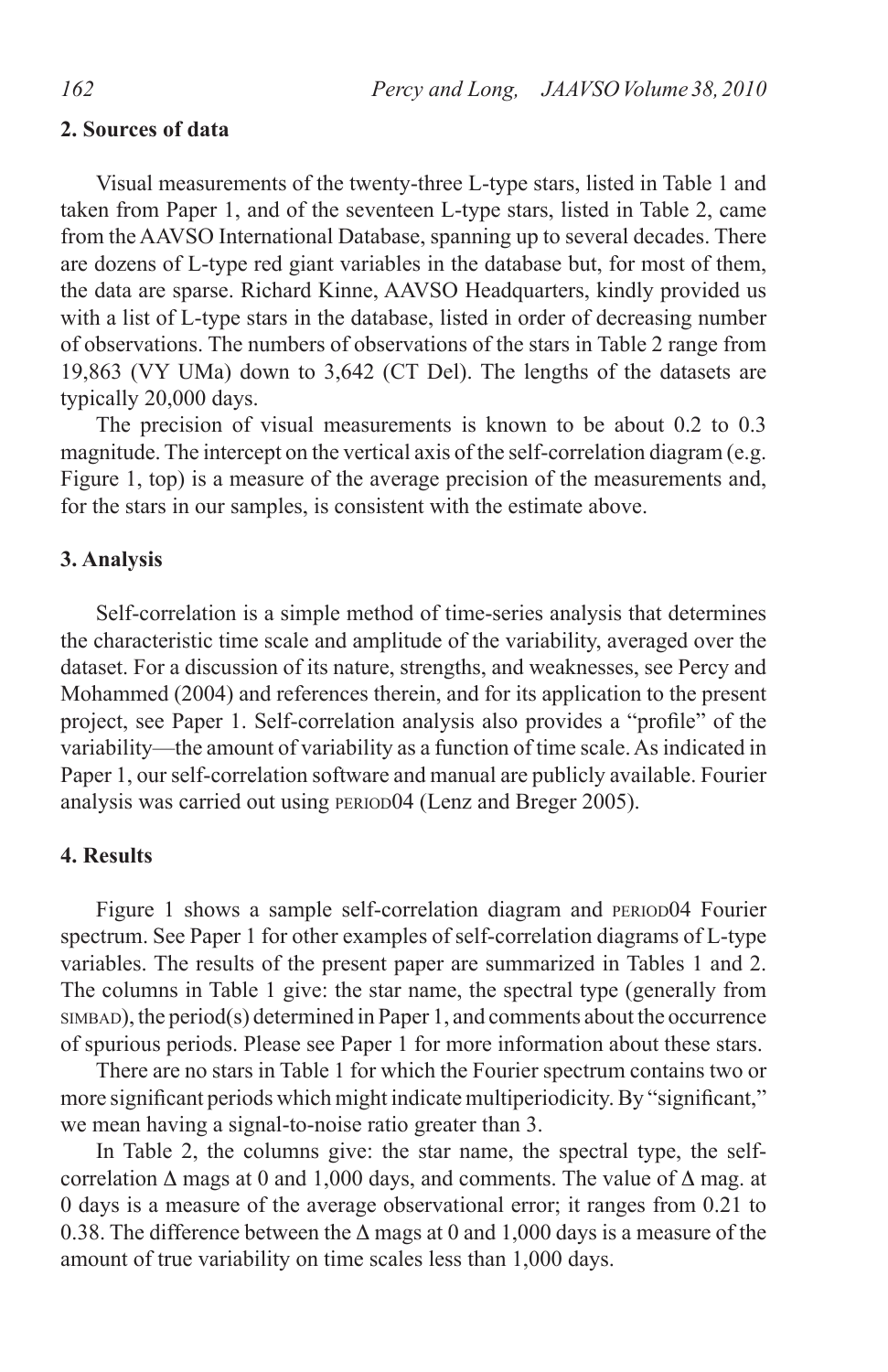In the "comments" column: Y and M indicate the presence or possible presence of a spurious period of one year or one month. Over half of the stars show a possible one-month signal, and over half show a possible one-year signal. Specifically: the following stars show a signal or suspected signal at a period of one year: SV Aur, RT Car, IZ Cas, AD Cen, DM Cep, XY Lyr, T Cyg, SV Cyg, V449 Cyg, CT Del, and WY Gem. The following stars show a signal or suspected signal at a period of one sidereal month: RT Car, AD Cen, DM Cep, W CMa, T Cyg, SV Cyg, CT Del, and BU Gem.

Four stars show a phenomenon that we have occasionally seen in the selfcorrelation diagrams of other stars: very weak minima at ∆t of 200, 550, and 900 days: W CMa, WY Gem, TX Psc, and DY Vul. The amplitudes, however, are less than 0.02 magnitude. We suspect that this is a spurious effect—the Ceraski effect or something similar—somehow related to the lengths of the seasons, and of the seasonal gaps.

The following stars show less than 0.03-magnitude variability on time scales of up to 1,000 days, according to the self-correlation diagrams: SV Aur, IZ Cas, AD Cen, DM Cep, V449 Cyg, WY Gem, and TX Psc.

The only stars that appear to have a genuine period are: XY Lyr (121.6 days), VY UMa (121.8 days), and possibly DY Vul (95 days), and BU Gem (2,000 days). The amplitudes, in each case, are only 0.02 to 0.03 magnitude. The selfcorrelation diagram of SV Cyg shows some evidence for a low-amplitude period of 230 days, but it is not present in the Fourier spectrum.

The other stars show no repeating minima in the self-correlation diagram, only a profile that rises smoothly from  $\Delta t = 0$  to  $\Delta t = a$  few hundred days or beyond. These stars are variable but truly irregular. As with the stars in Table 1, there are no stars which have two or more significant periods in the Fourier spectrum, which might be indicative of multiperiodicity.

None of the stars in Table 2 show evidence of long secondary periods, which are an order of magnitude longer than the pulsation periods (Nicholls *et al.* 2009), though most of the stars show some low-frequency (long period) noise.

## **5. Discussion and conclusions**

Many stars in Tables 1 and 2 show signals at periods of one year and one sidereal month.As discussed by Percy *et al.*(2009, 2010), these are spurious, and due to the Ceraski effect, a physiological effect which results from the technique of visual observing. The stars are observed at different times of night during the year and month, and therefore in different orientations relative to the horizon. When the stars with and without this effect are plotted on the sky, there is no apparent pattern.

Several stars in Table 2 show only marginal variability, on time scales of 0 to 1,000 days, and are candidates for removal from the AAVSO visual observing program. Many of the stars in both Tables are "orphans," in that they have not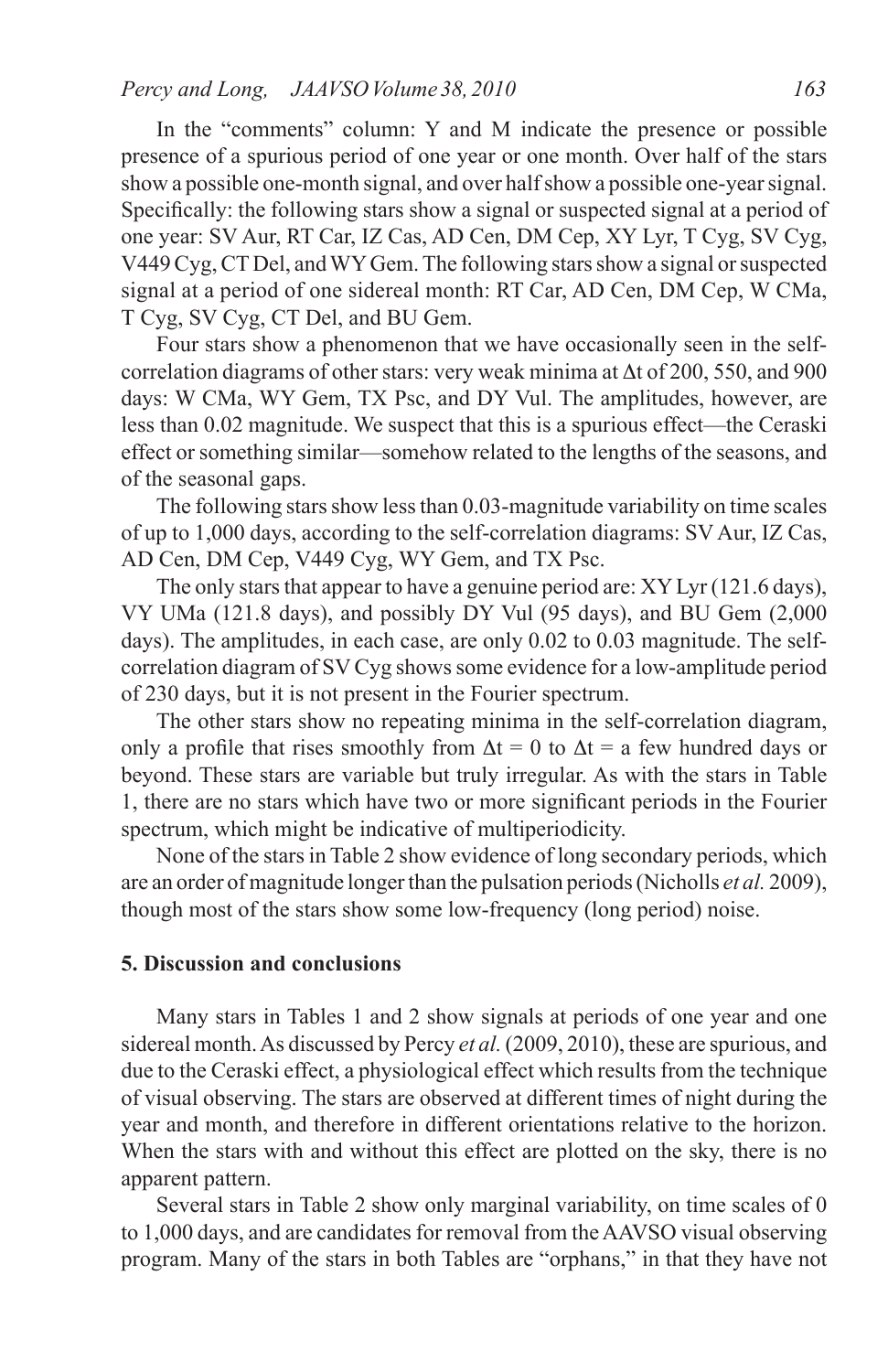been studied or classified in detail, and have been observed relatively sparsely. There are dozens of other L-type stars in the AAVSO International Database which have been observed even less frequently. Analysis of these stars may not produce meaningful results, but it would be worth doing in any case. It might reveal a few stars of special interest. For the rest, it would confirm that there is no particular need to continue observing them.

There are no irregular variables in Table 1 or 2 which show two or more significant peaks in their Fourier spectrum, which would be an indication of multiperiodicity. Thus there is no evidence that multiperiodicity causes some or all of the irregularity in these stars. For most of these stars, the amplitudes are small, and the irregular variability may be due to the effects of random convection cells and/or a complex mixture of low-level radial and non-radial pulsation modes.

Even for stars which show no minima, it is possible to define a characteristic time scale on the basis of how fast the self-correlation diagram risesto its plateau, i.e., by comparing the rise to plateau with the rise to first maximum in a star that is periodic. To a first approximation, the time scale would be of the order of the value of ∆t at which the diagram reached the plateau. The characteristic time scales, for the stars in Tables 1 and 2, are several hundred days.

The analysis of the stars in Tables 1 and 2 supports the main conclusion of Paper 1: L-type variable red giants show a continuous spectrum of behavior, from irregular, to marginally periodic, to semi-periodic. The analysis also shows the value of systematic, long term visual observations of variable stars, especially those which are not periodic, or which may have long term variability.

# **6. Acknowledgements**

We thank the Natural Sciences and Engineering Research Council of Canada for research support, and the AAVSO observers and headquarters staff, without whose efforts this project would not have been possible. This research has made use of the simbad database, operated at CDS, Strasbourg, France.

## **References**

Kholopov,P.N. *et al.*1985,*General Catalogue of Variable Stars*,4thed.,Moscow. Lenz, P., and Breger, M. 2005, *Commun. Asteroseismology*, **146**, 53.

- Nicholls, C. P., Wood, P. R., Cioni, M. -R. L., and Soszynski, I. 2009, *Mon. Not. Roy. Astron. Soc.*, **399**, 2063.
- Percy, J. R., and Mohammed, F. 2004, *J. Amer. Assoc. Var. Star Obs.*, **32**, 9.
- Percy, J. R., Esteves, S., Lin, A., Menezes, C., and Wu, S. 2009, *J. Amer. Assoc. Var. Star Obs.*, **37**, 71.
- Percy, J. R., *et al.* 2010, *J. Amer. Assoc. Var. Star Obs.*, submitted.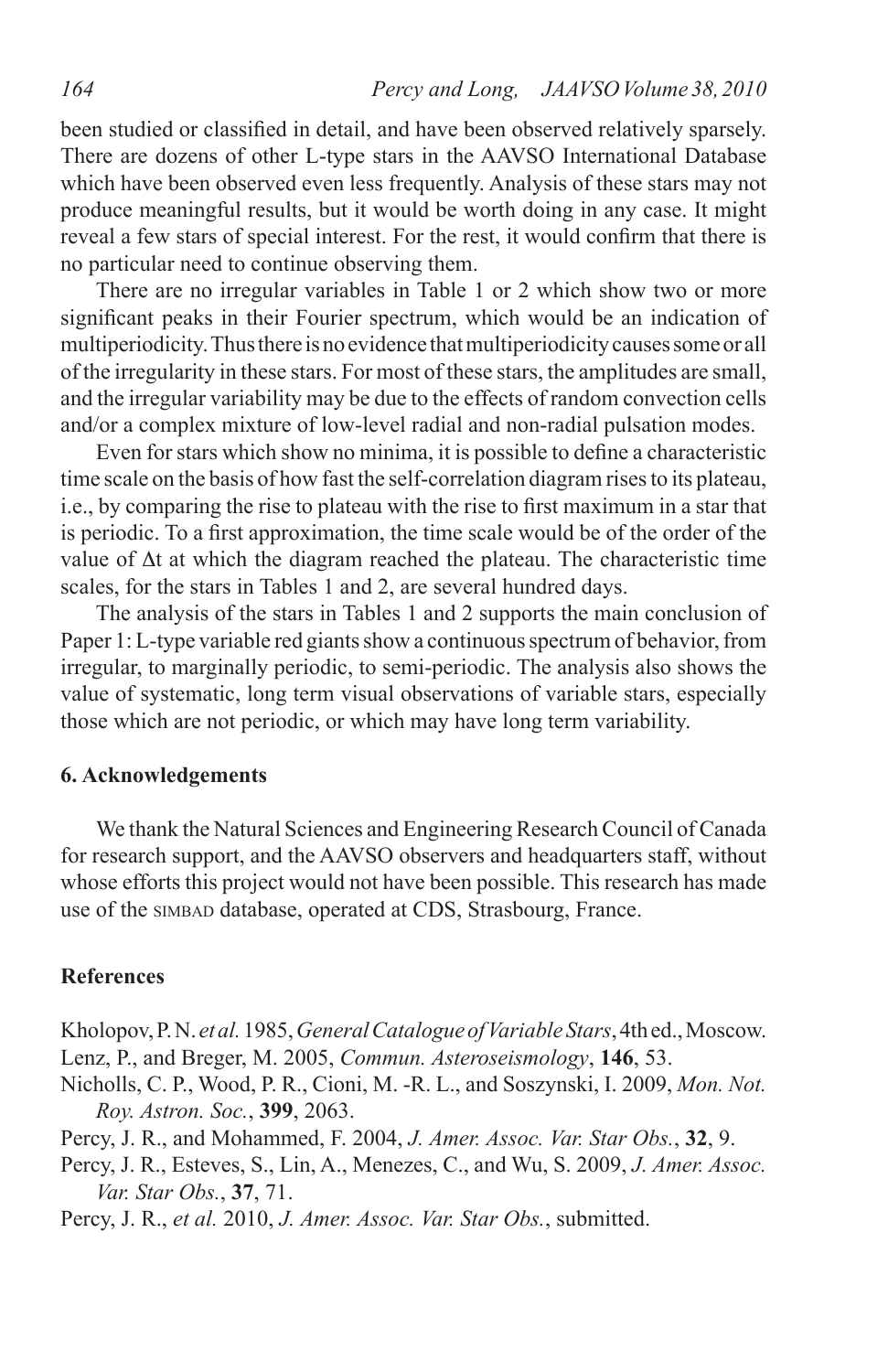| Star         | Spectrum         | Period    | Comments |
|--------------|------------------|-----------|----------|
| U Ant        | C5,3(NB)         | 350, 2000 |          |
| V Aps        | MВ               | irr.      |          |
| VW Aql       | M5III:D          | 800       | М        |
| UX Cam       | M <sub>6</sub>   | 1000      |          |
| AA Cas       | M6III: D         | 75        |          |
| PY Cas       | M5III: D         | irr.      | M:       |
| WW Cas       | C5,5(N1)         | irr.      |          |
| ST Cep       | M3Iab:C          | 300-400   |          |
| AT Dra       | M4IIID           | 333, 4000 | M:Y:     |
| UW Dra       | K5pvC            | 360(?)    | Y        |
| GN Her       | M4IIID           | irr.      |          |
| OP Her       | M5II-IIIC        | 75,650    |          |
| TT Leo       | M7D              | irr.      | Y:       |
| HK Lyr       | C6,4(N4)         | 250       | Y: M     |
| T Lyr        | C6,5(R6)         | 400       | Y: M     |
| TU Lyr       | M6               | 150       | Y: M     |
| X Lyr        | M3.5III:D        | 200, 6500 | М        |
| TY Oph       | C5,5(N)          | irr.      |          |
| EX Ori       | M7III            | 100, 500  |          |
| ST Psc       | M <sub>5</sub> D | 700       |          |
| $\tau^4$ Ser | M5II-III         | 100, 1200 | М        |
| CP Tau       | C5,4(N)          | 1250      | M        |
| X Tra        | C5,5(NB)         | 500       | Y:       |

Table 1. Self-correlation analysis of L-type variables.

*Note: In Comments field,* Y *or* M *indicates the presence or possible presence of a spurious period of one year (Y) or one month (M).*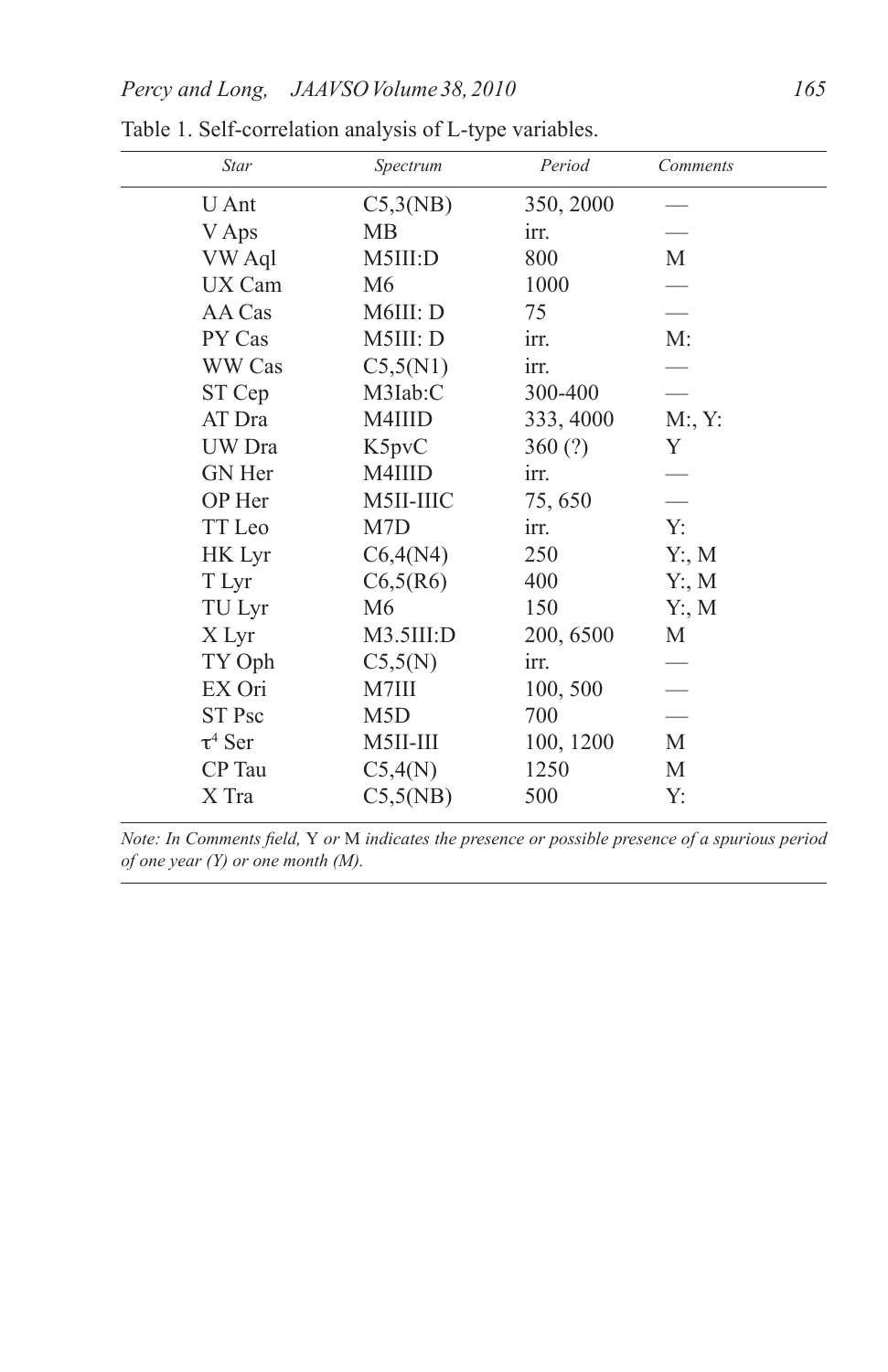| <b>Star</b>   | Spectrum          | $\Delta m(0)$ | $\Delta m(1000)$ | <i>Comments</i> |
|---------------|-------------------|---------------|------------------|-----------------|
| SV Aur        | M <sub>1</sub>    | 0.22          | 0.23             | Y               |
| RT Car        | $M2Iab$ :         | 0.30          | 0.39             | Y, M            |
| IZ Cas        | K <sup>8</sup>    | 0.33          | 0.36             | Y, no M         |
| AD Cen        | $K3(II)$ -M3e     | 0.21          | 0.23             | Y, M:           |
| DM Cep        | M3D               | 0.32          | 0.35             | Y: M:           |
| W CMa         | C6,3(N)           | 0.38          | 0.44             | М               |
| T Cyg         | KIIIC             | 0.22          | 0.30             | Y: M:           |
| SV Cyg        | $C5, 5-C7, 4(N3)$ | 0.38          | 0.45             | Y: M:           |
| V449 Cyg      | $M1-4$            | 0.23          | 0.26             | Y               |
| CT Del        | M7                | 0.31          | 0.36             | Y: M:           |
| <b>BU</b> Gem | $M1-2Ia-Iab$      | 0.27          | 0.37             | М               |
| WY Gem        | $M2eplab + B$     | 0.26          | 0.28             | $Y:$ , no M     |
| XY Lyr        | $M4-5$ Ib-II      | 0.23          | 0.29             | no M            |
| BL Ori        | C6,3(Nb,Te)       | 0.28          | 0.36             |                 |
| TX Psc        | C7,2(N0,Te)       | 0.26          | 0.28             | M               |
| VY UMa        | C6,3(N0)          | 0.27          | 0.29             | no Y, M         |
| DY Vul        | $M3-6$            | 0.24          | 0.28             | no M            |
|               |                   |               |                  |                 |

Table 2. Time-series analysis of 17 additional L-type variables.

*Note: In Comments field,* Y *or* M *indicates the presence or possible presence of a spurious period of one year (Y) or one month (M).*